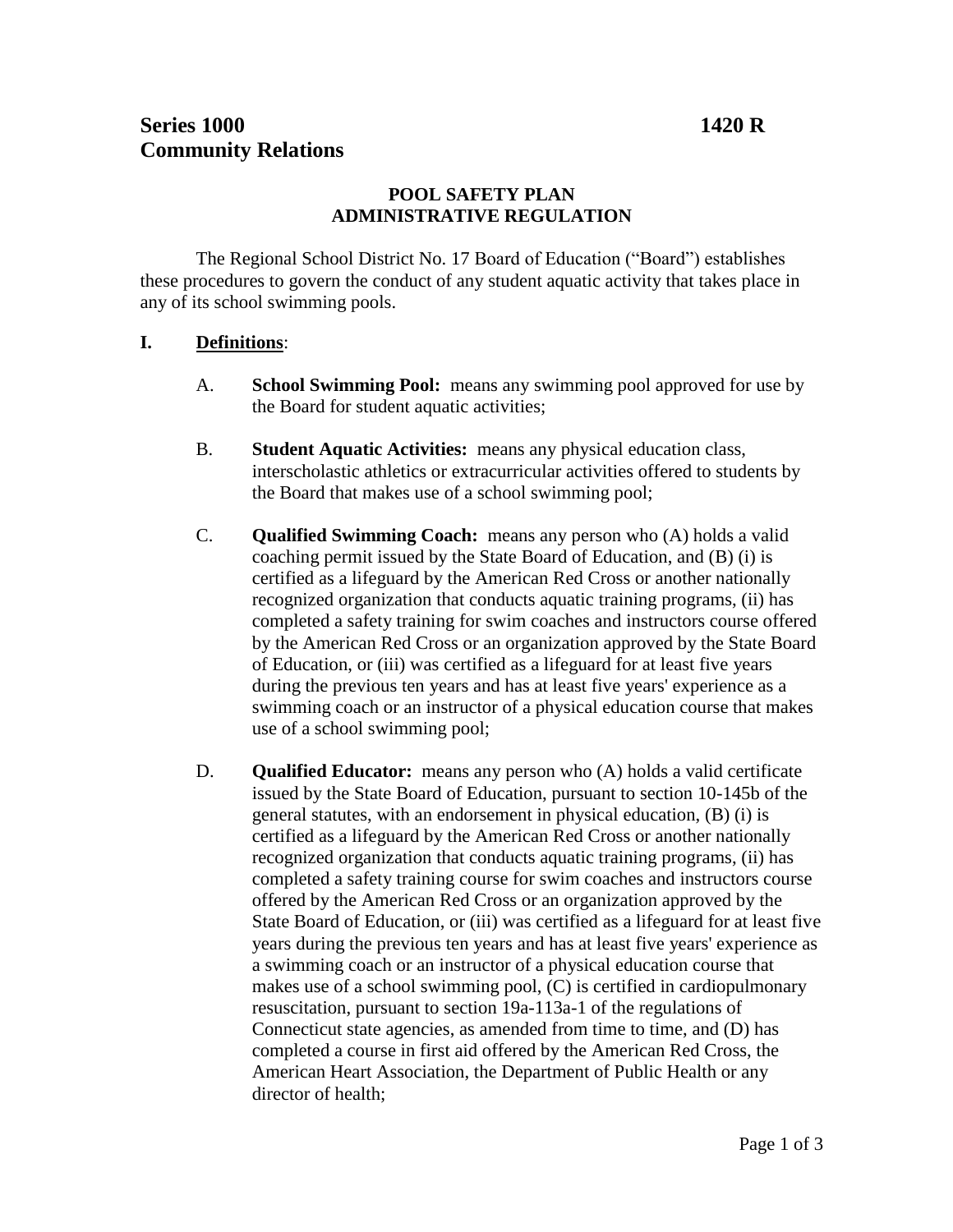E. **Qualified Lifeguard:** means any person who (A) is sixteen years of age or older, (B) is certified as a lifeguard by the American Red Cross or another nationally-recognized organization that conducts aquatic training programs, (C) is certified in cardiopulmonary resuscitation, pursuant to section 19a-113a-1 of the regulations of Connecticut state agencies, as amended from time to time, and (D) has completed a course in first aid offered by the American Red Cross, the American Heart Association, the Department of Public Health or any director of health.

#### II. **Mandatory Supervision**

- A. In addition to the person responsible for conducting any student aquatic activity that makes use of a Board school swimming pool, there shall be at least one qualified educator, qualified swimming coach or qualified lifeguard who shall be solely responsible for monitoring such school swimming pool during such student aquatic activities for swimmers who may be in distress and providing assistance to such swimmers when necessary.
- B. Any physical education course that makes use of a Board school swimming pool shall have at least one qualified educator who shall serve as the instructor of such physical education course and be responsible for implementing the provisions of the school swimming pool safety plan, and at least one qualified educator, qualified swimming coach or qualified lifeguard whose primary responsibility is to monitor the school swimming pool for swimmers who may be in distress and provide assistance to such swimmers when necessary.
- C. Any interscholastic athletic activity that makes use of a Board school swimming pool shall have at least one qualified swimming coach who shall serve as a coach of the participating students and be responsible for implementing the provisions of the school swimming pool safety plan, and at least one qualified educator, qualified swimming coach or qualified lifeguard whose primary responsibility is to monitor the school swimming pool for swimmers who may be in distress and provide assistance to such swimmers when necessary.
- D. Any extracurricular activity that makes use of a Board school swimming pool shall have at least one qualified lifeguard who will monitor the school swimming pool for swimmers who may be in distress and provide assistance to such swimmers when necessary, and be responsible for implementing the provisions of the school swimming pool safety plan.